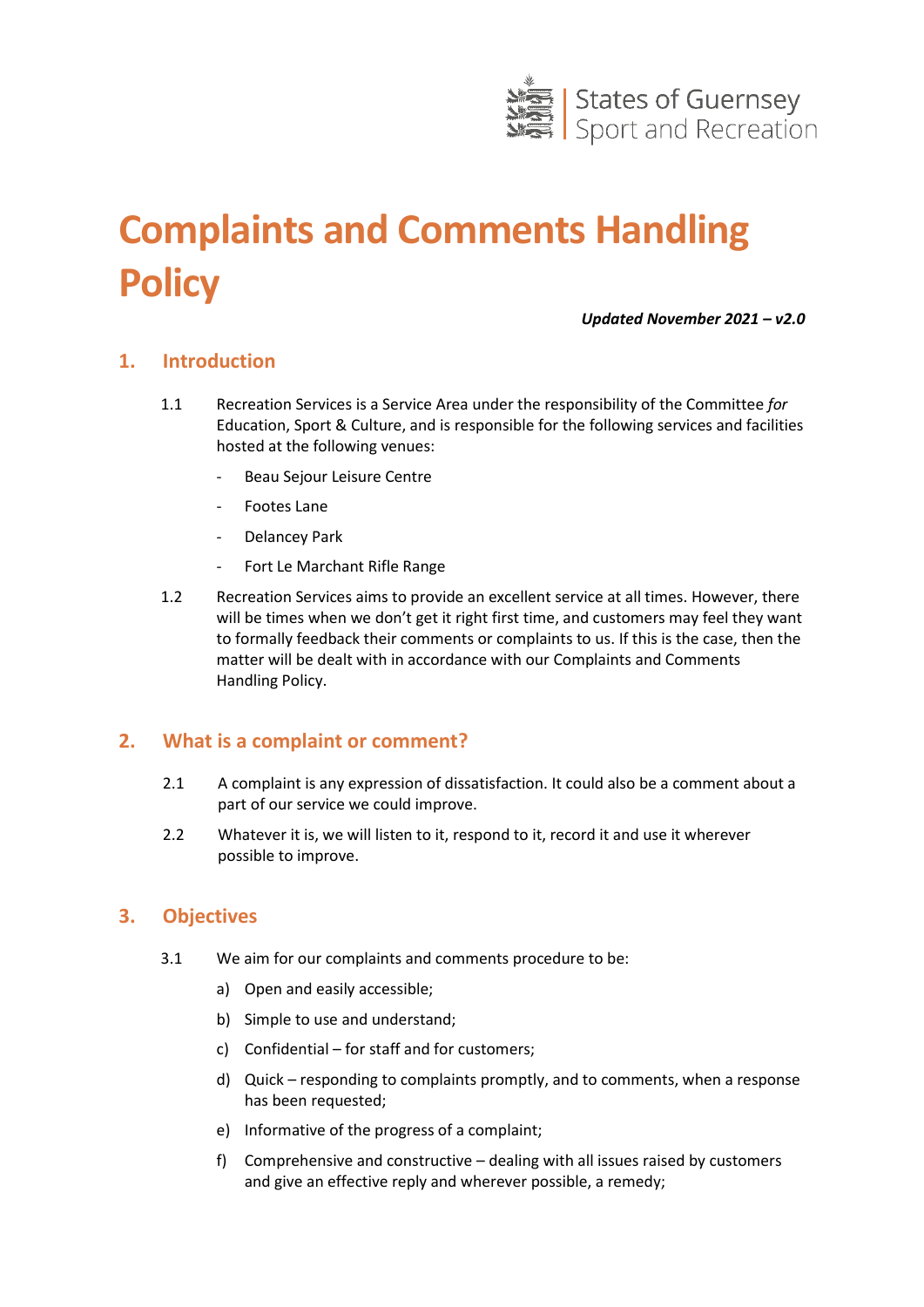- g) Fair for customers and staff all complaints and comments will be investigated thoroughly and objectively;
- h) Flexible the objective being to resolve problems rather than just follow a series of steps.

# **4. What does this procedure cover?**

- 4.1 *A failure* to provide information or give the correct information.
- 4.2 *An unsatisfactory* level of service, including delays and non-delivery of service.
- 4.3 *A failure* to follow agreed policies and procedures.
- 4.4 *Unsatisfactory behaviour* of staff, contractors or franchisees employed by the Service Area.
- 4.5 *Discrimination* and/or harassment by staff.

## **5. Who can complain or make a comment?**

- 5.1 Any person acting on behalf of an individual or group of individuals (this includes States Deputies, advice agencies and other advocacy groups).
- 5.2 Whilst the full procedure cannot apply to anonymous complaints or comments, investigations into the matter in question will be made and where appropriate, action and/or measures to prevent a recurrence applied.

## **6. How do you complain?**

- 6.1 A complaint or comment can be made in person in writing, by e-mail, by telephone or by completing a Customer Comments Form available at Beau Sejour Leisure Centre or Footes Lane. If help is required in making a complaint or comment, any member of staff can be contacted.
- 6.2 Contact details for complaints are as follows:

| <b>Address</b> | Operations & Events Manager, Beau Sejour Leisure Centre, Amherst, St Peter Port,<br>Guernsey, GY1 2DL |
|----------------|-------------------------------------------------------------------------------------------------------|
| Telephone      | +44 (0)1481 220518                                                                                    |
| E-mail         | bsenguiries@gov.gg                                                                                    |

## **7. How does the procedure work?**

#### 7.1 *Stage 1*

We aim to resolve complaints and comments at the first point of contact wherever possible. If possible, any person wishing to complain, or comment should contact the person they dealt with. If this is not possible, or they are not happy with, then the first point of contact would be the Operations and Events Manager (contact details found in section 6.2).

#### 7.2 *Stage 2*

If at the end of this process, the complainant remains dissatisfied, or they feel a verbal complaint or comment is not applicable, they may wish to raise a more formal complaint. This should include, what went wrong, who dealt with the earlier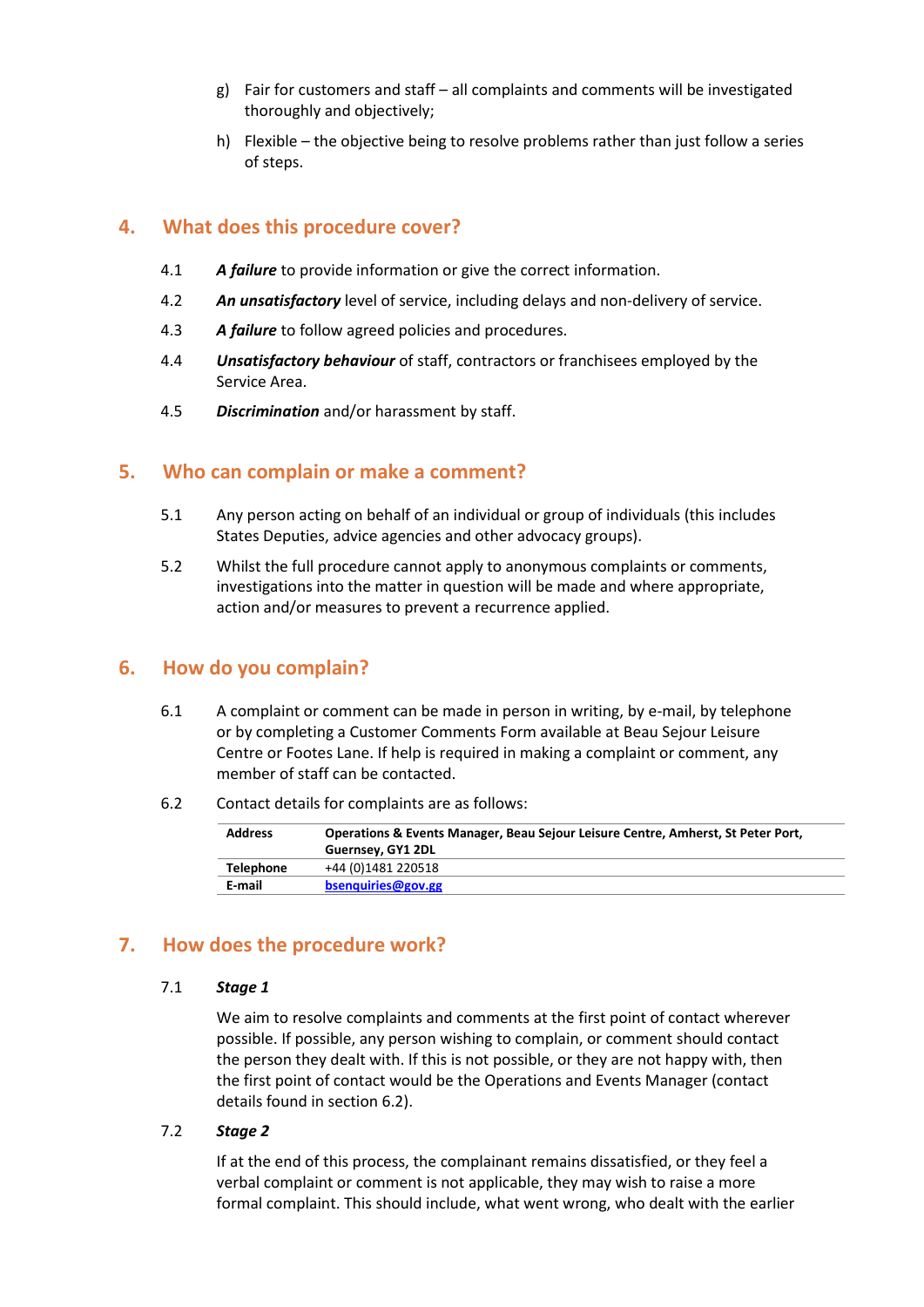complaint and what we could do to put things right. The Operations and Events Manager will make sure that the complaint is dealt with and that a full investigation is carried out. A full complaint can be made in writing via the contact details found in section 6.2 – or by completing a customer comments form and submitting it in the customer comment postboxes found at Beau Sejour Leisure Centre and Footes Lane.

#### 7.3 *Stage 3*

If the complainant is still not happy, they can refer the complaint to the Head of Recreation Services. Written/e-mailed complaints should be sent to the Head of Recreation Services, Beau Sejour Leisure Centre, Amherst, St Peter Port, Guernsey, GY1 2DL, or alternatively e-mailed to **[samantha.herridge@gov.gg](mailto:samantha.herridge@gov.gg)**. The Head of Recreation Services will review the complaint and decide what, if any action there is to take.

#### 7.4 *Stage 4*

If at the end of stage 3, the complainant is still dissatisfied, they can request that the complaint be heard by the Committee *for* Education, Sport & Culture. Complaints in this instance, should be addressed to the President of the Committee for Education, Sport & Culture, Sir Charles Frossard House, La Charroterie, St Peter Port, Guernsey, GY1 1FH.

#### 7.5 *Stage 5*

If at the end of stage 4, the complainant is still unsatisfied, they can contact the States Review Board. The Board has been set up to hear complaints from people aggrieved by decisions made by Service Areas run by the States of Guernsey. The Board will decide whether they consider there is a case to answer as part of its process of evaluating complaints. Applications should be sent in writing, in the first instance to the Review Board, Sir Charles Frossard House, La Charroterie, St Peter Port, Guernsey, GY1 1FH.

## **8. How long will the process take?**

8.1 We aim to respond to all queries, comments and complaints within *10 working*  days. If this is not possible, we will contact the complainant to let them know when they can expect to receive a full response. Complainants will be given contact details for the person who is dealing with the complaint should they wish to contact them.

## **9. Monitoring**

9.1 Complaints and comments will be recorded and monitored and reported on, on an annual basis. The aim being to improve our service to our customers.

## **10. Remedies**

- 10.1 We will attempt to provide an appropriate remedy to resolve complaints and comments in discussion with the complainant. This could be:
	- An apology;
	- An explanation of actions taken;
	- Remedial action, e.g. undertaking repairs